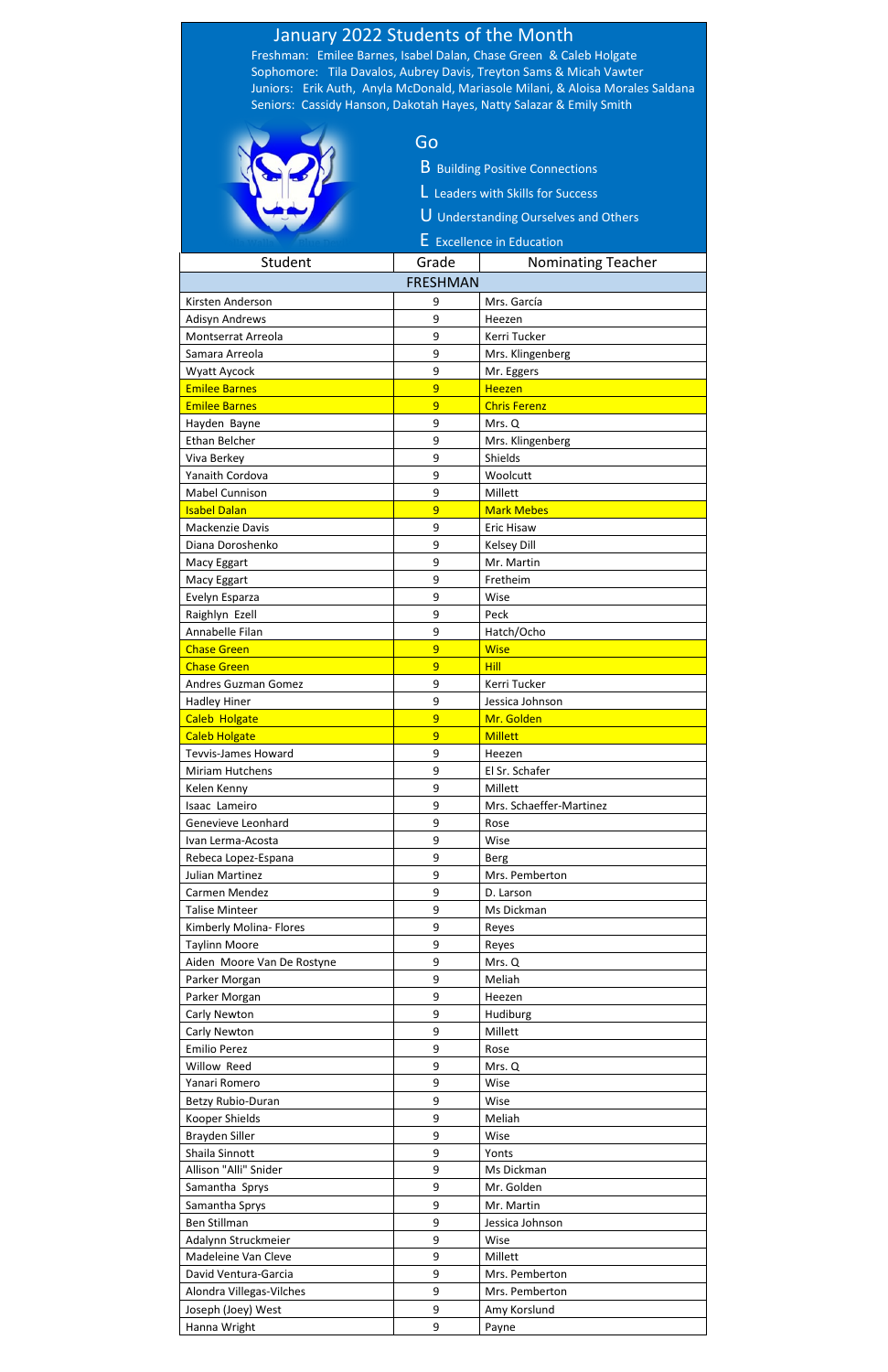| <b>SOPHOMORES</b>          |    |                     |  |  |
|----------------------------|----|---------------------|--|--|
| Ryan Abbey                 | 10 | Hatch/Ocho          |  |  |
| <b>Scarlett Barton</b>     | 10 | Millett             |  |  |
| <b>Scarlett Barton</b>     | 10 | Mr. Martin          |  |  |
| Nicole Bobadilla           | 10 | Shields             |  |  |
| <b>Brandon Bui</b>         | 10 | Hart                |  |  |
| Ethan Castillo             | 10 | Locati              |  |  |
| <b>Hunter Childers</b>     | 10 | Michael Tomsinski   |  |  |
| <b>Eden Contreras</b>      | 10 | Mina Meyer          |  |  |
| Ivan Cuellar               | 10 | D. Larson           |  |  |
| <b>Tila Davalos</b>        | 10 | Mrs. Hisaw          |  |  |
| <b>Tila Davalos</b>        | 10 | <b>Kelsay</b>       |  |  |
| <b>Aubrey Davis</b>        | 10 | <b>Amy Korslund</b> |  |  |
| <b>Aubrey Davis</b>        | 10 | Mrs. Thompson       |  |  |
| Sophia Edwards             | 10 | Hart                |  |  |
| Aimee Foster               | 10 | Ms. Beemer          |  |  |
| Anna-Sofia Foster          | 10 | Mr. Carlsen         |  |  |
| Jorge Garcia               | 10 | McHie               |  |  |
| Nicolas (Nico) Garcia      | 10 | Mrs. García         |  |  |
| Zuzim Garcia               | 10 | Hudiburg            |  |  |
| Sofia Glaus                | 10 | Mr. Carlsen         |  |  |
| Ken Higgins                | 10 | Mr. Martin          |  |  |
| Brooklyn Hinnenkamp        | 10 | Kerri Tucker        |  |  |
| <b>Hayden Hughes</b>       | 10 | Mr. Carlsen         |  |  |
| <b>Hayden Hughes</b>       | 10 | Millett             |  |  |
| Rowan Jacobs               | 10 | Mrs. Wegner         |  |  |
| Adam Jose                  | 10 | Kelsay              |  |  |
| Adam Jose                  | 10 | Mina Meyer          |  |  |
| Kai Lincoln                | 10 | Magnaghi            |  |  |
| Elsie Mann                 | 10 | Ms. Medina          |  |  |
| Cami Martin                | 10 | Locati              |  |  |
| Cami Martin                | 10 | Mrs. Laufenburg     |  |  |
| Carly Martin               | 10 | Mina Meyer          |  |  |
| Chanze Martz               | 10 | Millett             |  |  |
| Rem Mcbride                | 10 | Jessica Johnson     |  |  |
| <b>Bryn McDevitt</b>       | 10 | Magnaghi            |  |  |
| Bryn McDevitt              | 10 | Hart                |  |  |
| Quinn McLaughlin           | 10 | Hart                |  |  |
| Cami McNeil                | 10 | Kerry Delfino       |  |  |
| Kaydance Pauley            | 10 | Mrs. Pemberton      |  |  |
| Diego Perez                | 10 | Ms. Medina          |  |  |
| Morgan Perron              | 10 | Calhoun             |  |  |
| Mike Salazar               | 10 | Kerry Delfino       |  |  |
| Karly Saldana Diaz         | 10 | Ms. Mouat           |  |  |
| <b>Treyton Sams</b>        | 10 | Rose                |  |  |
| <b>Treyton Sams</b>        | 10 | Fretheim            |  |  |
| <b>Treyton Sams</b>        | 10 | Jessica Johnson     |  |  |
| Adair Sauceda              | 10 | Ms. Mouat           |  |  |
| Steffany Sebastian-Morales | 10 | Mrs. Hisaw          |  |  |
| Karlee Slusser             | 10 | Bertinelli          |  |  |
| Adriana Smith              | 10 | Calhoun             |  |  |
| <b>Dylan Thomas</b>        | 10 | Bertinelli          |  |  |
| <b>Alex Torres</b>         | 10 | Wise                |  |  |
| Micah Vawter               | 10 | Reyes               |  |  |
| <b>Micah Vawter</b>        | 10 | <b>Mark Mebes</b>   |  |  |
| Vanessa Vera               | 10 | Michael Tomsinski   |  |  |
| Paula Villa Cortez         | 10 | Ms. Mouat           |  |  |
| Salvador Villagomez        | 10 | Reyes               |  |  |
| Paige Wilcox               | 10 | Magnaghi            |  |  |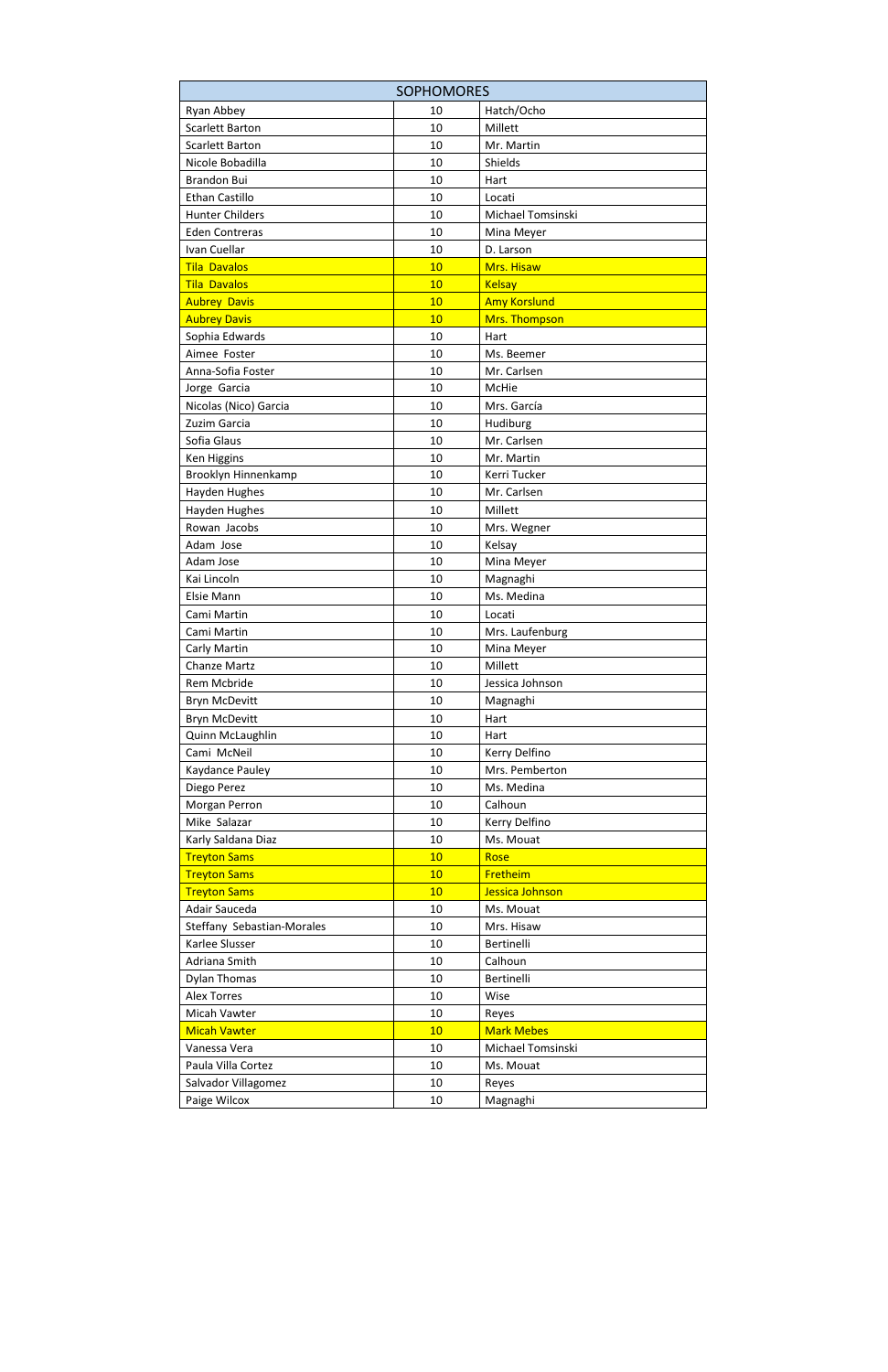|                               | <b>JUNIORS</b> |                       |  |  |  |
|-------------------------------|----------------|-----------------------|--|--|--|
| Jackson Adams                 | 11             | Mrs. Cassetto         |  |  |  |
| Jasmine Argueta Saldana       | 11             | Anne Bickelhaupt      |  |  |  |
| <b>Erik Auth</b>              | 11             | <b>Hart</b>           |  |  |  |
| <b>Erik Auth</b>              | 11             | Mr. Michels           |  |  |  |
| Montse Barajas                | 11             | Ms. Beemer            |  |  |  |
| Sophia Bess                   | 11             | Genie Huntemann       |  |  |  |
| <b>Noah Bruce</b>             | 11             | <b>Andrew Ueckert</b> |  |  |  |
| <b>Ruben Cardenas</b>         | 11             | Foster                |  |  |  |
| Andrea Colin                  | 11             | Genie Huntemann       |  |  |  |
| Miguel Corona Buenrostro      | 11             | Mrs. Laufenburg       |  |  |  |
| <b>Gabriel Corwin</b>         | 11             | <b>Taylor Hunt</b>    |  |  |  |
| Fernanda Diaz Pena            | 11             | Amy Reed              |  |  |  |
| <b>Brandon Duran</b>          | 11             | Foster                |  |  |  |
| Abraham Escobedo de la Cruz   | 11             | Mrs. García           |  |  |  |
| Lily Franklin                 | 11             | <b>Andrew Ueckert</b> |  |  |  |
| Nadine Galindo                | 11             | Hart                  |  |  |  |
| Christopher Garcia Jimenez    | 11             | Mrs. Green            |  |  |  |
| <b>Cameron Guettinger</b>     | 11             | Mrs. Laufenburg       |  |  |  |
| Dylan Halazon                 | 11             | Calhoun               |  |  |  |
| Annmarie Hallan               | 11             | Postlewait            |  |  |  |
| Patrick Hubbard               | 11             | Yonts                 |  |  |  |
| Carson Hutchinson             | 11             | Magnaghi              |  |  |  |
| Erin Iverson                  | 11             | Mr. Carlsen           |  |  |  |
| Mariah Kasala                 | 11             | Locati                |  |  |  |
| <b>Kaden Kerr</b>             | 11             | <b>Mark Mebes</b>     |  |  |  |
| Kaitlyn King                  | 11             | Mrs. Cassetto         |  |  |  |
| Shaylah (Shay) King           | 11             | Mrs. García           |  |  |  |
| Ava Kirtley                   | 11             | Postlewait            |  |  |  |
| Jaydin Laughlin               | 11             | Mrs. Green            |  |  |  |
| Oakley Leclair                | 11             | Amy Reed              |  |  |  |
| Sean Mangels                  | 11             | Mr. Michels           |  |  |  |
| Andrea Mata-Cuellar           | 11             | <b>Kelsey Dill</b>    |  |  |  |
| <b>Sidney Mccauley</b>        | 11             | Amy Reed              |  |  |  |
| Makayla McDole                | 11             | Mrs. Q                |  |  |  |
| <b>Anyla McDonald</b>         | 11             | <b>Berg</b>           |  |  |  |
| <b>Anyla Mcdonald</b>         | 11             | Mr. Michels           |  |  |  |
| <b>Mariasole Milani</b>       | 11             | Mr. Michels           |  |  |  |
| <b>Mariasole Milani</b>       | 11             | Magnaghi              |  |  |  |
| <b>Mariasole Milani</b>       | 11             | Locati                |  |  |  |
| Aloisa Morales-Saldana        | 11             | K. Hessler            |  |  |  |
| <b>Aloisa Morales Saldana</b> | 11             | Mrs. Laufenburg       |  |  |  |
| Benjamin Nelson               | 11             | Calhoun               |  |  |  |
| Tristin Paolino               | 11             | Ms. Beemer            |  |  |  |
| Kendra Papworth               | 11             | Anne Bickelhaupt      |  |  |  |
| Mila Petit                    | 11             | Ms. Mouat             |  |  |  |
| Isa Sachs                     | 11             | Genie Huntemann       |  |  |  |
| Evelyn Salazar-Soto           | 11             | Kelsay                |  |  |  |
| Danielle Schmode              | 11             | Payne                 |  |  |  |
| Joseph Segovia                | 11             | Yonts                 |  |  |  |
| Nicholas Shivell              | 11             | Lupfer                |  |  |  |
| Gerardo Soto                  | 11             | K. Hessler            |  |  |  |
| Zoe Taylor                    | 11             | Magnaghi              |  |  |  |
| Aliesa Teepe                  | 11             | Foster                |  |  |  |
| Sophia Walters                | 11             | Anne Bickelhaupt      |  |  |  |
| Jack Wanichek                 | 11             | Hutchens              |  |  |  |
| Jackson Wolf                  | 11             | Foster                |  |  |  |
| Angelina Zavala Pence         | 11             | Anne Bickelhaupt      |  |  |  |